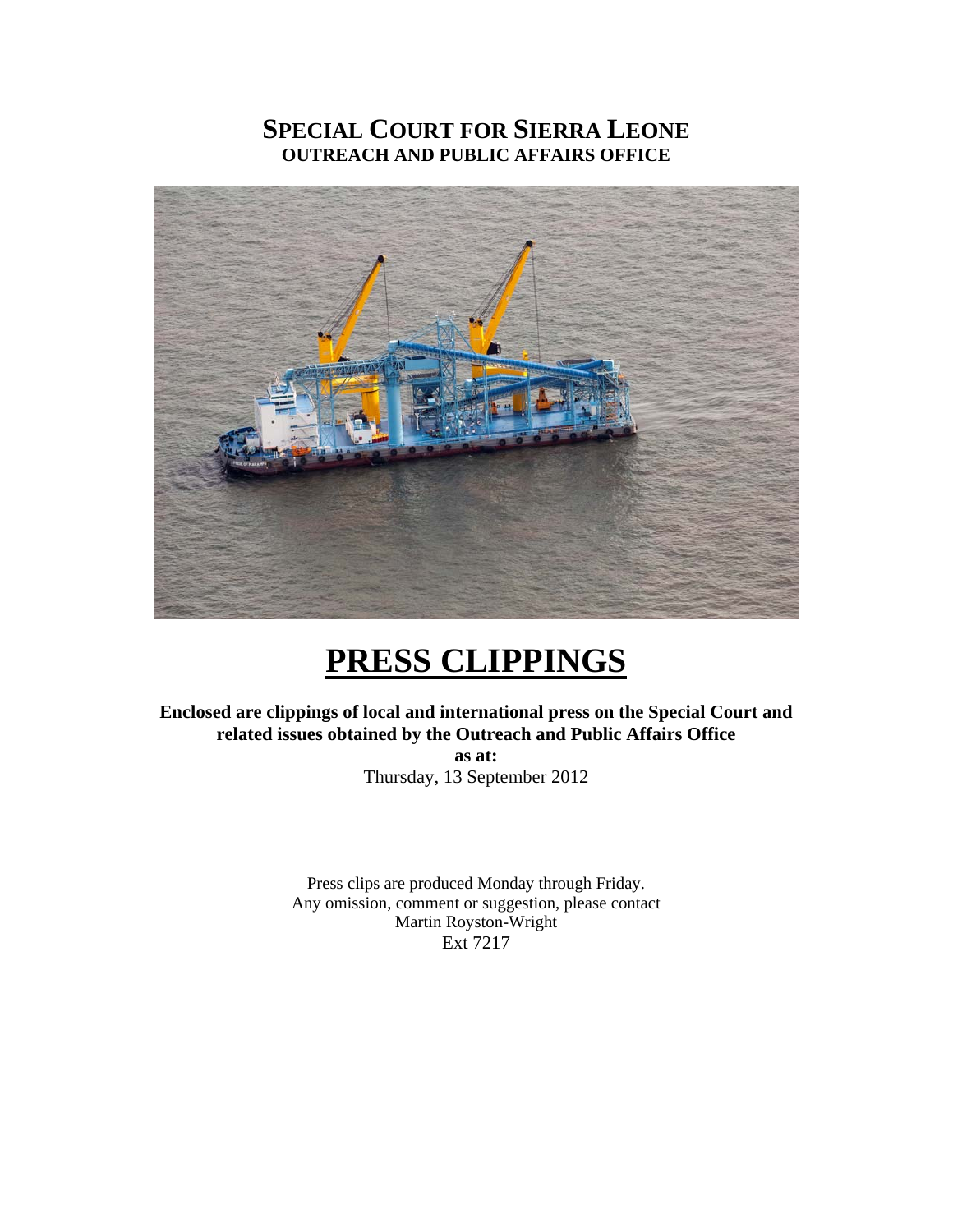| <b>International News</b>                                                          |           |
|------------------------------------------------------------------------------------|-----------|
| The Exclusive Apologises to SCSL / The Exclusive                                   | Page 3    |
| Preserving Historic Records & Tools for Reconciliation / ICTJ                      | Page 4    |
| Sierra Leone Preps For November Vote / United Press International                  | Page 5    |
| Despite Progress, Liberia Still Grappling With Post-Conflict Tasks/ UN News Centre | Pages 6-7 |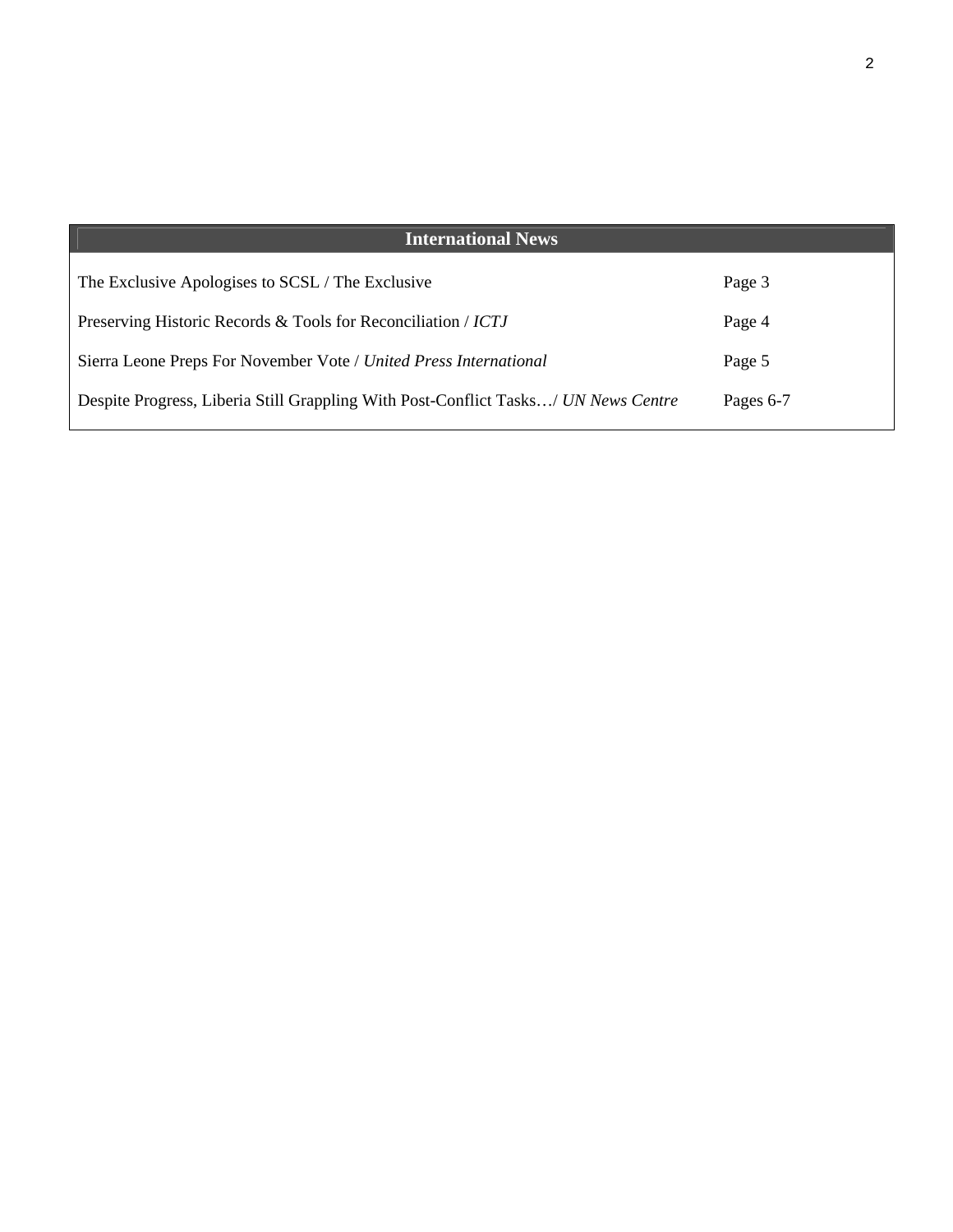# The Exclusive **Apologises To SCSL**

The Exclusive wishes to apologise unreservedly to the Special Court for Sierra Leone for the publication last November of a series of articles which alleged that the court and court officials had abused prisoners held in Rwanda. We acknowledge that failure to seek the court's comments before publication was a violation of the IMC Media Policy, which requires journalists to seek the comments of the other side before publication. In consequence, a reasonable reader could easily conclude that the articles were an attempt by The Exclusive to discredit the work of the Special Court which, in actual fact, was not the intention of this medium.

The Exclusive inadvertently failed to fully publish the Court's side of the story and we were aware that the court disputed these allegations.

The Exclusive hopes that the SCSL will accept its apology and continue working with us for the general good of Sierra Leone. We also want to assure the SCSL that we will henceforth endeavour to crosscheck stories with the court to avoid repetition of such errors.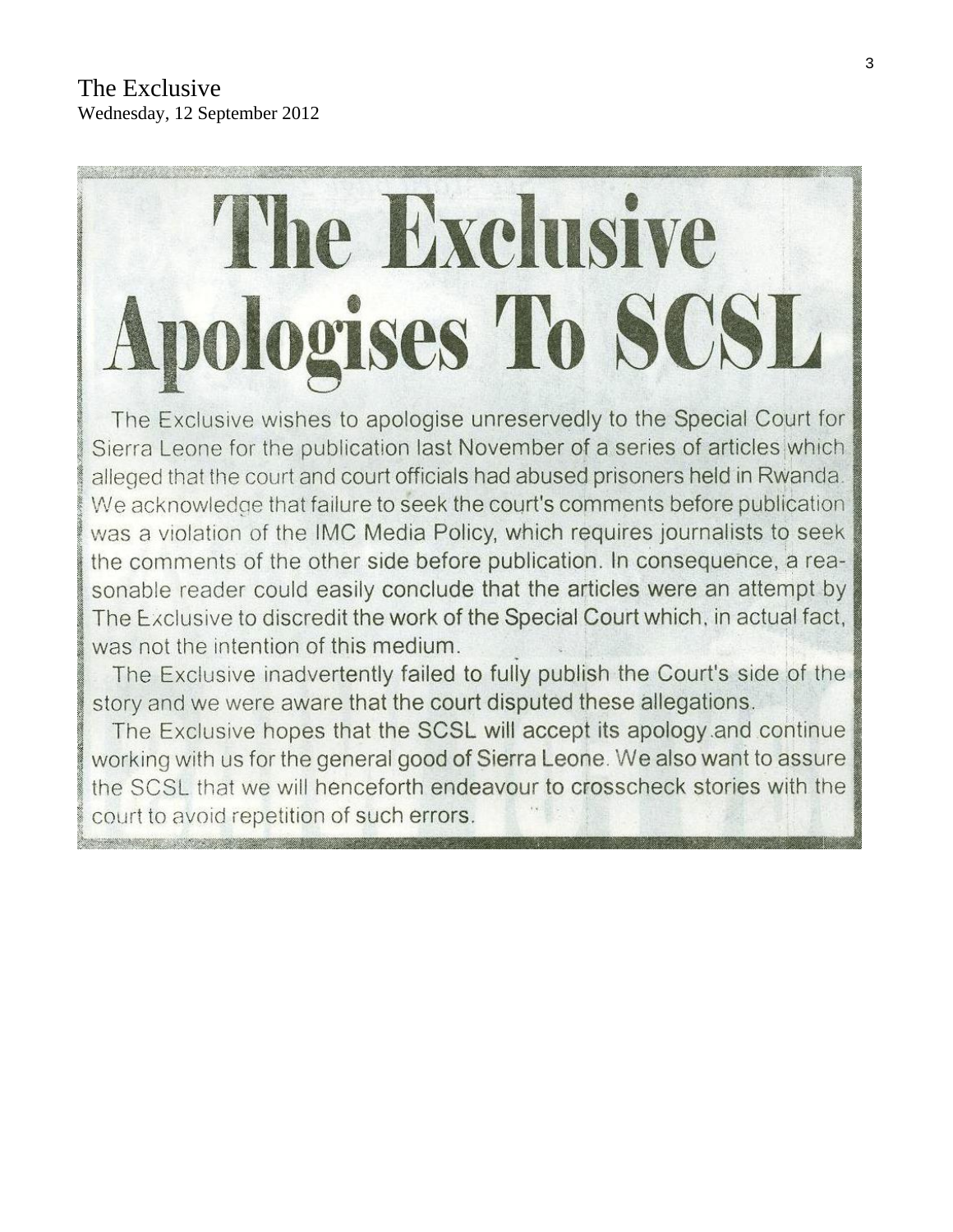ICTJ Tuesday, 11 September 2012

#### **Sierra Leone: Preserving Historic Records & Tools for Reconciliation**



*Participants at the launch of the new SL-TRC website in Freetown. Photo courtesy of Open Society Initiative West Africa (OSIWA).* 

On August 30, 2012, ICTJ joined government officials and civil society in Freetown, Sierra Leone to celebrate the launch of a new website for the Truth and Reconciliation Commission of Sierra Leone and welcome the prospects for revitalization of Sierra Leone's reconciliation.

Sierra Leone's 10-year civil conflict was marked by intense violence against civilians, recruitment of child soldiers, corruption, and a bloody struggle for control of diamond mines.

The Sierra Leone Truth and Reconciliation Commission (SL-TRC) was established to produce "an impartial record of violations and abuses of human rights and international humanitarian law related to the armed conflict in Sierra Leone," and to "address impunity, to respond to the needs of victims, to promote healing and reconciliation and to prevent a repetition of the violations and abuses suffered."

The final report of the Commission contains a historical record of human rights violations and provides recommendations for the future. However, after its initial release in 2005, the report became largely unavailable for three years due to the close of the Commission's website.

In response to a dearth of information on the Sierra Leone TRC report and the peacebuilding and reconciliation process, ICTJ joined its partners, Open Society Initiative for West Africa (OSIWA) and the Human Rights Commission of Sierra Leone (HRCSL) to support the development and hosting of a reconstructed and improved website of the SL-TRC process.

The launching of the reconstructed website attracted participants from government, the UN, victims, civil society, and the media. Speakers called for the government to implement the recommendations, including the reparations program.

The new website of the SL-TRC will be host to comprehensive resources, including the report, audio and video of the TRC, a new page on the Sierra Leone Peace Museum, background information on the relationship of the TRC and Special Court for Sierra Leone, pictures of the TRC and an interactive Recommendations Matrix.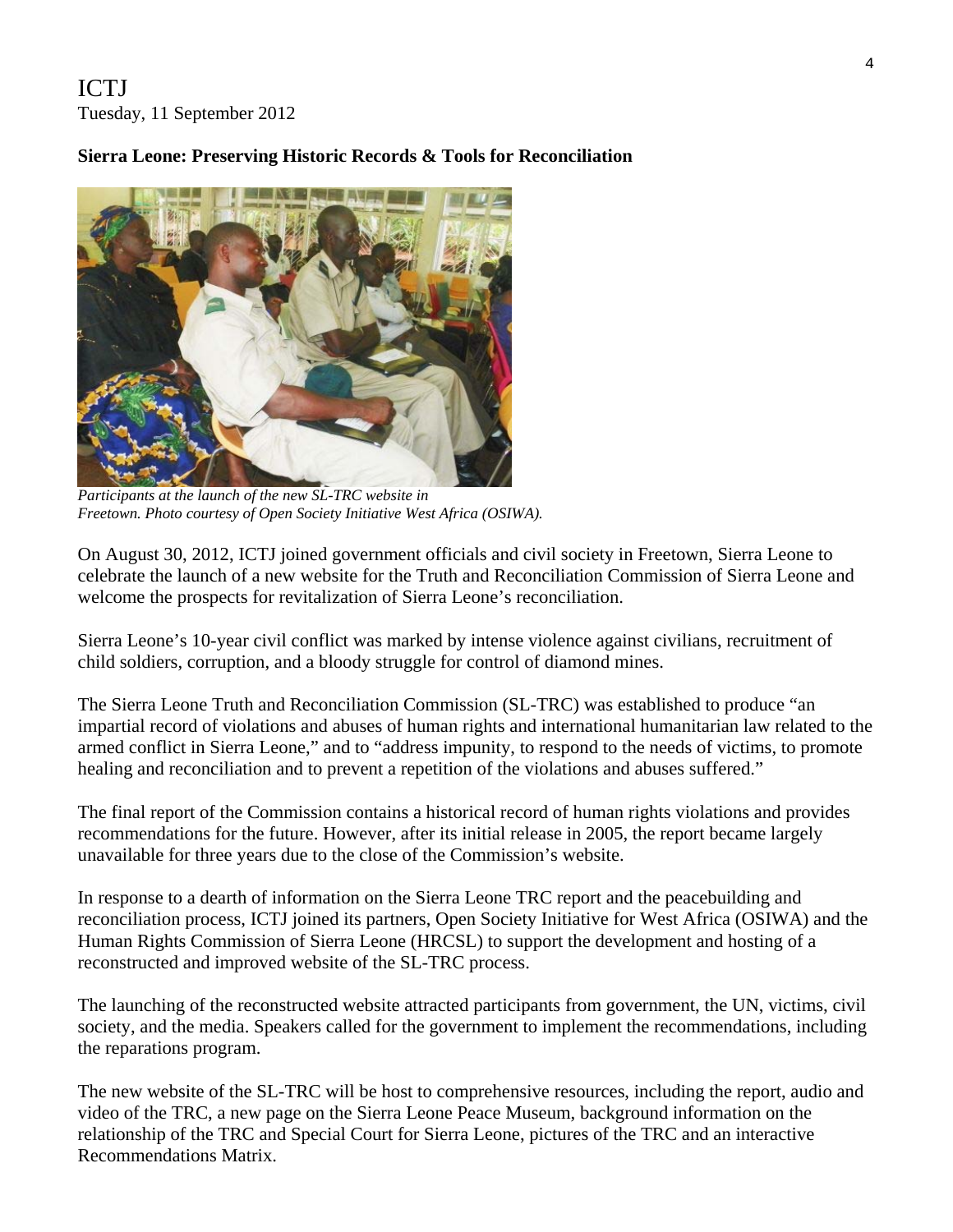#### United Press International

Wednesday, 12 September 2012

#### **Sierra Leone preps for November vote**

UNITED NATIONS, Sept. 12 (UPI) -- Sierra Leone has an opportunity to demonstrate political maturity as it prepares for broad-based elections in November, the U.N. Security Council was told.

Sierra Leone is to have presidential, parliamentary and local council elections Nov. 17.

Jens Anders Toyberg-Frandzen, U.N. special envoy for Sierra Leone, told the Security Council the country has the chance to display its political leadership if elections are conducted successfully.

An estimated 50,000 people were killed in the 11-year civil war in Sierra Leone. Former Liberian President Charles Taylor was sentenced by a U.N. special court in May to prison for aiding and abetting crimes against humanity committed by rebel forces in the country during civil war in the 1990s.

The Security Council was told that major political parties in May signed a declaration committing to free and peaceful elections. So far, the agreement has been honored but rivalries could escalate as the election draws near.

The International Crisis Group said Liberians told their researchers following the Taylor sentencing that they felt "uneasy, even unsafe" knowing war crimes suspects were still on the loose.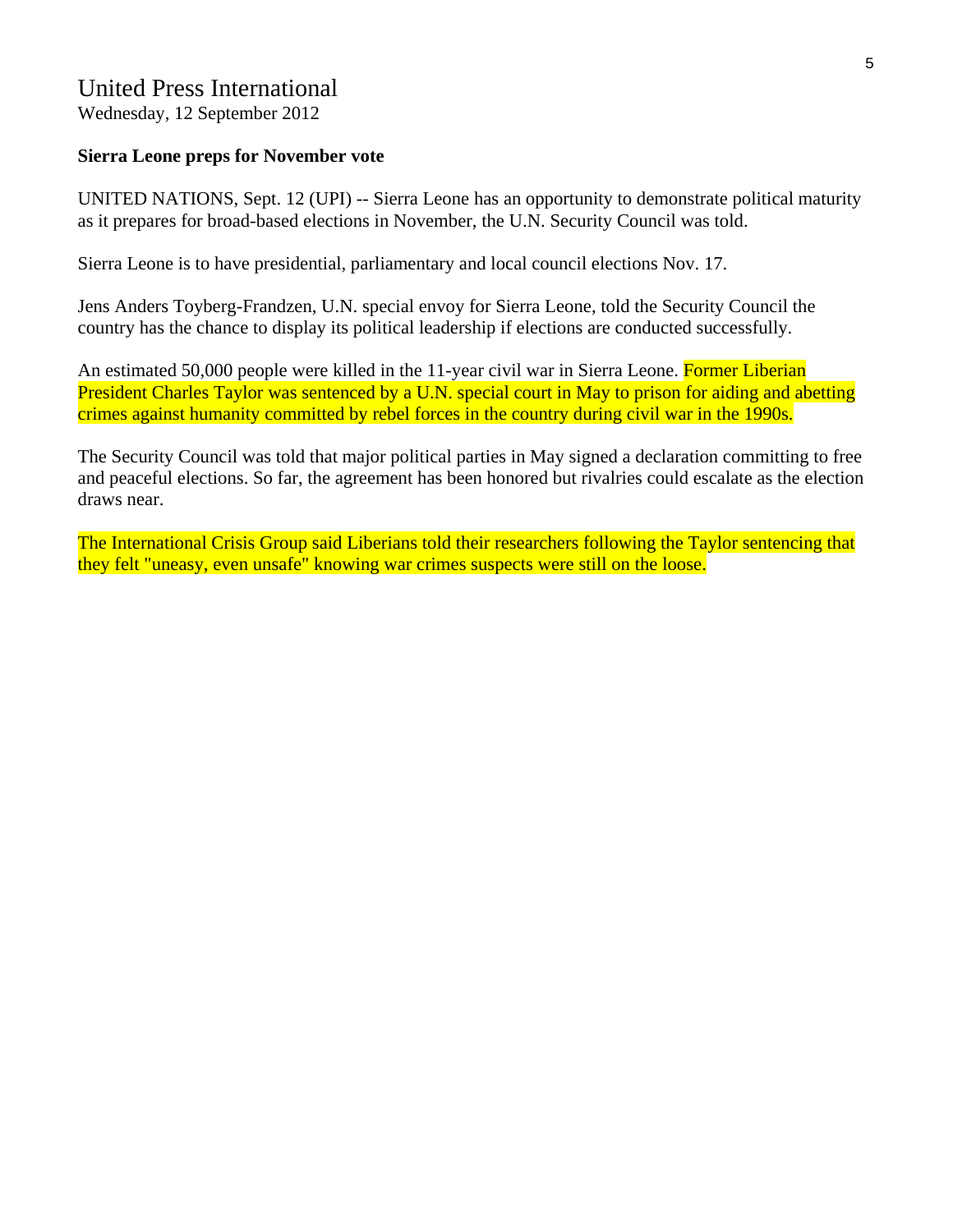#### UN News Centre Tuesday, 11 September 2012

#### **Despite progress, Liberia still grappling with post-conflict tasks, Security Council told**



Special Representative Karin Landgren. UN Photo/Rick Bajornas

Liberia has made remarkable progress in rebuilding its institutions, economic recovery and consolidating its democratic processes since the end of its civil war, but it needs to focus on remaining challenges such as strengthening the rule of law, security sector reform and national reconciliation, the Security Council heard today.

"Since 2003, Liberia has transformed itself from a failed State to one well along the path to democracy and lasting peace," the Secretary-General's Special Representative and head of the UN Mission in Liberia (UNMIL), Karin Landgren, said in her briefing to the 15-member body.

"The presidential and legislative elections of 2011 showed the capacity to manage a politically and logistically complex event. The subsequent peaceful formation of a new government signalled the country's increased stability," she stated.

Ms. Landgren said that with Liberia "on the verge of becoming a true success story, the UN Mission must walk a delicate balance: applauding successes and pulling back our support, while continuing to accompany Liberia in areas crucial to lasting peace."

At the Council meeting, the envoy presented the Secretary-General's latest report on UNMIL, in which he highlights the country's achievements in its post-conflict recovery.